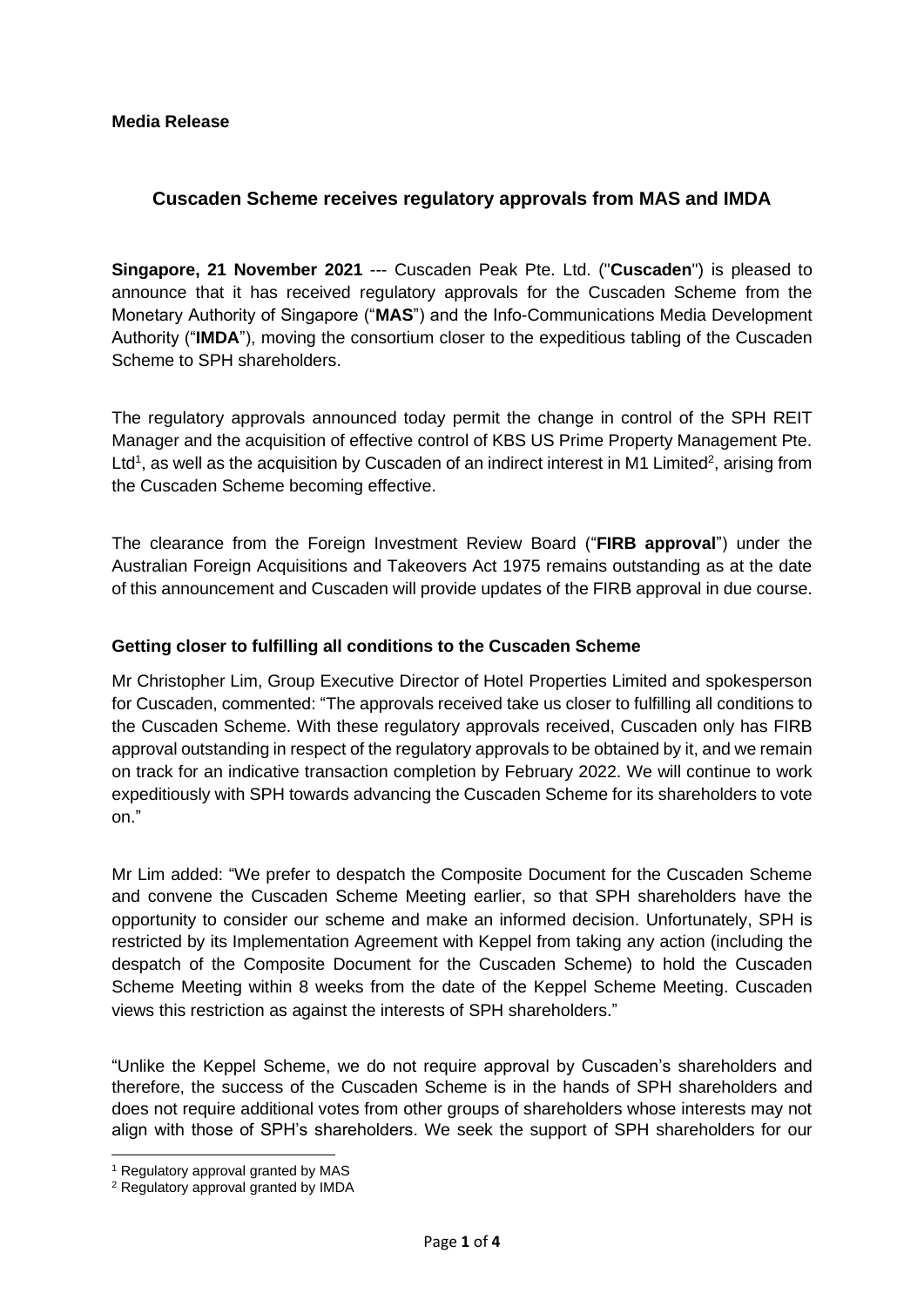Scheme proposal. We are aligned with the Board of SPH in their preliminary recommendation to shareholders to vote against the Keppel Scheme and vote in favour of the superior Cuscaden Scheme," concluded Mr Lim.

### **SPH acknowledges that the Cuscaden Scheme is superior to the Keppel Scheme**

The superior offer by Cuscaden is compelling and gives each SPH shareholder the opportunity to elect either (i) an All Cash Consideration or (ii) a Cash and Units Consideration, with both options having higher consideration value of up to S\$2.400<sup>3</sup> per share. Both options include a higher proportion of cash consideration as compared to Keppel's final offer of S\$2.351<sup>4</sup>.

Subject to the IFA's opinion and in the absence of a Superior Competing Offer, the preliminary recommendation of the Independent Directors of SPH is that SPH shareholders **VOTE AGAINST the Keppel Scheme** and **VOTE IN FAVOUR OF the Cuscaden Scheme**.

### **Success of the Cuscaden Scheme is in SPH shareholders' hands**

**Only if the Keppel Scheme is voted down by SPH shareholders** can the scheme meeting for the Cuscaden Scheme be convened for SPH shareholders to vote on the Cuscaden Scheme.

**Therefore, SPH shareholders who wish to benefit from the Cuscaden Scheme must attend (in person, virtually, or by proxy) the Keppel Scheme Meeting to vote against the Keppel Scheme. This is because the result of the votes of only the present and voting shareholders at the Keppel Scheme Meeting will bind all SPH shareholders (including those who do not attend or submit a vote).**

Morgan Stanley Asia (Singapore) Pte. is the financial adviser to Cuscaden in respect of the Cuscaden Scheme.

#### **Responsibility Statement**

The directors of Cuscaden (including any who may have delegated detailed supervision of the preparation of this media release) have taken all reasonable care to ensure that the facts stated and all opinions expressed in this media release (excluding information relating to SPH or SPH REIT or any opinion expressed by SPH) are fair and accurate and that, where appropriate, no material facts which relate to Cuscaden have been omitted from this media release the omission of which would make any statement in this media release misleading. The directors of Cuscaden jointly and severally accept responsibility accordingly.

Where any information has been extracted or reproduced from published or otherwise publicly available sources or obtained from a named source, the sole responsibility of the directors of

<sup>3</sup> Illustrative value based on SPH REIT closing price of S\$1.020 per SPH REIT Unit as at 12 November 2021, being the Last Trading Day and as at 9 November 2021, being the date of the Keppel Revision Announcement

<sup>4</sup> Illustrative price based on SPH REIT closing price of S\$1.020 per unit and Keppel REIT closing price of S\$1.150 per unit as at 12 November 2021, being the last trading day, and as at 9 November 2021, being the date of the Keppel Revision Announcement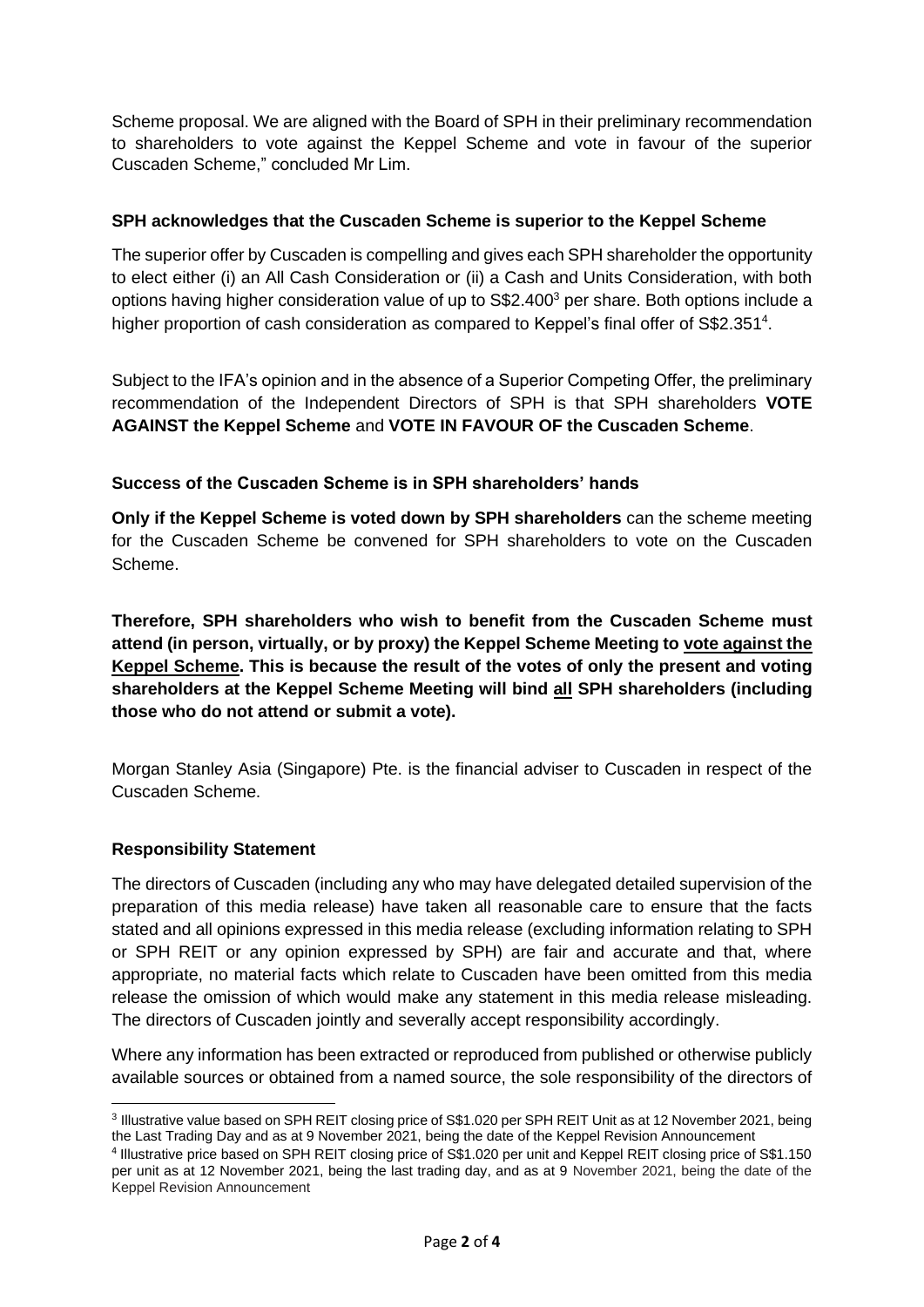Cuscaden has been to ensure that, through reasonable enquiries, such information is accurately extracted from such sources or, as the case may be, reflected or reproduced in this media release. The directors of Cuscaden do not accept any responsibility for any information relating to SPH or SPH REIT or any opinion or rationale expressed by SPH.

**- END -**

*This media release should be read in conjunction with the full text of the Joint Announcement dated 15 November 2021 and the update announcements dated 18 November 2021 and 21 November 2021 (collectively, the "Cuscaden Announcements"). In the event of any inconsistency or conflict between this media release and the Update Announcement, the information set out in the Update Announcement shall prevail. Capitalised terms used but not otherwise defined herein shall have the meanings given to them in the Update Announcement, which is available on www.sgx.com.*

**For media enquiries, please contact:** 

**Klareco Communications Pte. Ltd. Ms Ang Shih-Huei / Ms Pearl Lam Tel No: +65 9189 1039 / +65 9724 0521 Email: [sang@klarecocomms.com](mailto:sang@klarecocomms.com) / [plam@klarecocomms.com](mailto:plam@klarecocomms.com)**

# **About the Consortium Members of Cuscaden Peak**

**Tiga Stars Pte. Ltd. ("TSPL")** is an investment holding company that is 70 per cent owned by HPL and the remaining 30 per cent held by Como Holdings Inc which is ultimately owned by Mr Ong Beng Seng. HPL is a Singapore-incorporated company listed on the Mainboard of the SGX-ST that engages in hotel ownership, management and operation, property development, and investment holding. The HPL group has interests in 39 hotels across 15 countries under prestigious hospitality brands and also manages its own portfolio of hotels under well-established brands. In addition, HPL also has established a distinctive track record in developing quality and premium residential and commercial properties in local and overseas markets including Australia, Japan, Thailand, the United Kingdom and the United States. Mr Ong Beng Seng is the Managing Director and deemed majority shareholder of HPL.

**Adenium Pte. Ltd ("APL")** is a wholly owned subsidiary of CLA. CLA's portfolio includes 100% shareholding in CapitaLand Pte. Ltd. (formerly known as CapitaLand Limited), real estate assets in Australia, and investments in the life sciences sector. CapitaLand Pte. Ltd. is a diversified real estate group that is headquartered in Singapore. It engages in real estate development and investment, and holds a majority stake in the Singapore mainboard-listed CapitaLand Investment Limited. CLA is an independently managed portfolio company of Temasek Holdings (Private) Limited.

**Mapletree Fortress Pte. Ltd. ("MFPL")** is an indirect, wholly-owned subsidiary of Mapletree. Mapletree is a Singapore-incorporated company which engages in real estate development,